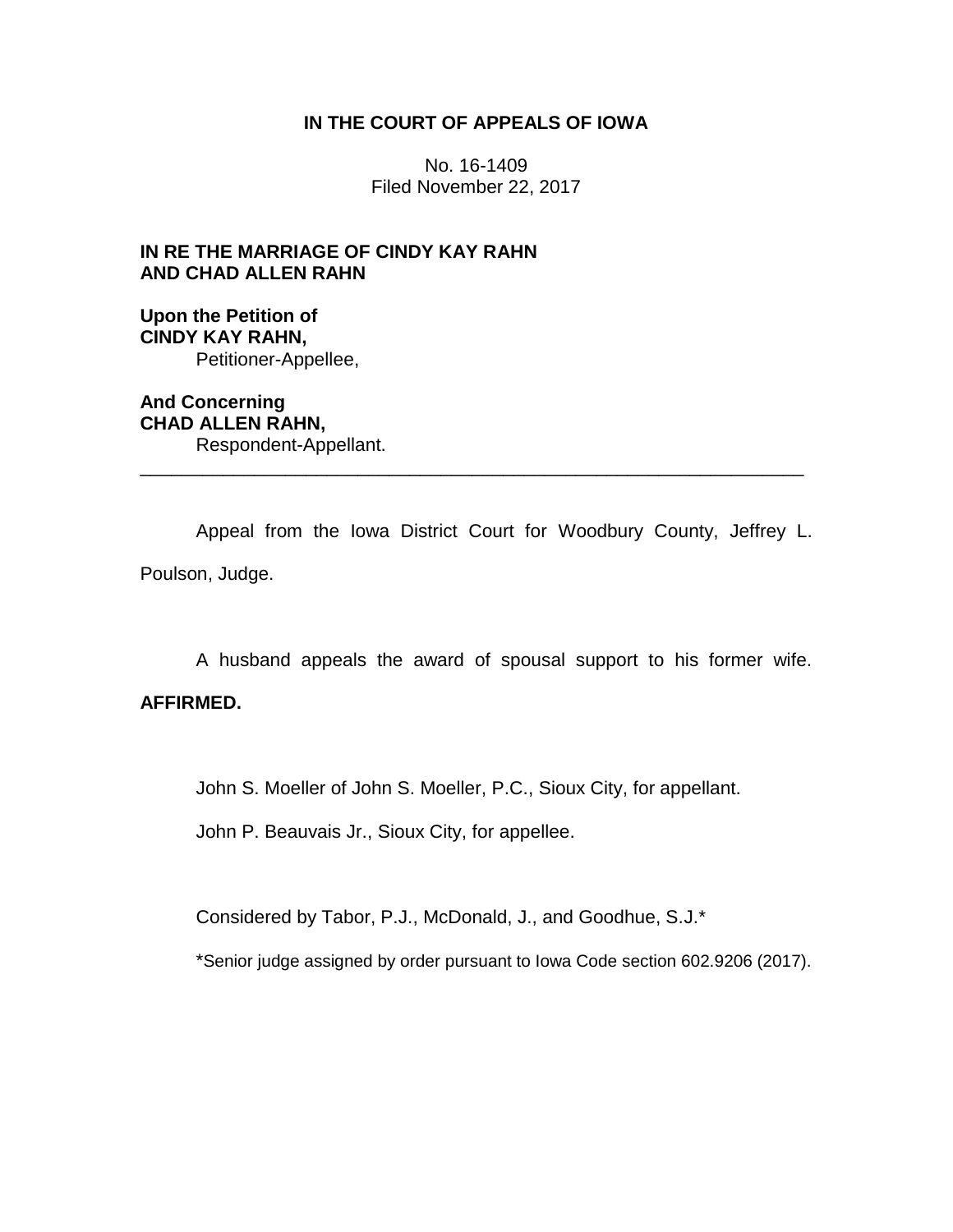## **GOODHUE, Senior Judge.**

Cindy Kay Rahn filed an appeal from the decree dissolving her marriage with Chad Allen Rahn, and Chad filed a cross-appeal. Cindy failed to file a brief or a designation of appendix. On its own motion, the supreme court issued a default notice to Cindy, but there was no response, and Cindy's appeal was dismissed. Chad was designated to proceed as the appellant. In accordance with the order, Chad filed a brief and designation of appendix. The only issue raised by Chad on appeal is the amount of spousal support he is required to pay under the terms of the decree. We affirm.

## **I. FACTUAL BACKGROUND.**

The parties were married May 28, 1992. Three children have been born to the marriage but only one, T.A.R., born in 2001, was a minor at the time of the dissolution proceeding. The parties were both in their early forties when the trial was held in July 2016.

The trial court dissolved the marriage and resolved the custody, child support, medical support, property and debt division, and spousal support issues. The trial court found Cindy's income to be \$25,111 per year and Chad's income to be \$58,900 per year. The trial court, after fixing values and making a division, found that Chad was awarded property worth \$3071 more than the property that was awarded to Cindy. The parties were awarded joint legal custody of T.A.R., and Chad was named as the physical custodian. A visitation schedule was duly set out. In addition, child support was set at \$376.96 per month. Chad was ordered to maintain the existing health insurance covering T.A.R., and provision for uncovered medical expense was made. Spousal support payable from Chad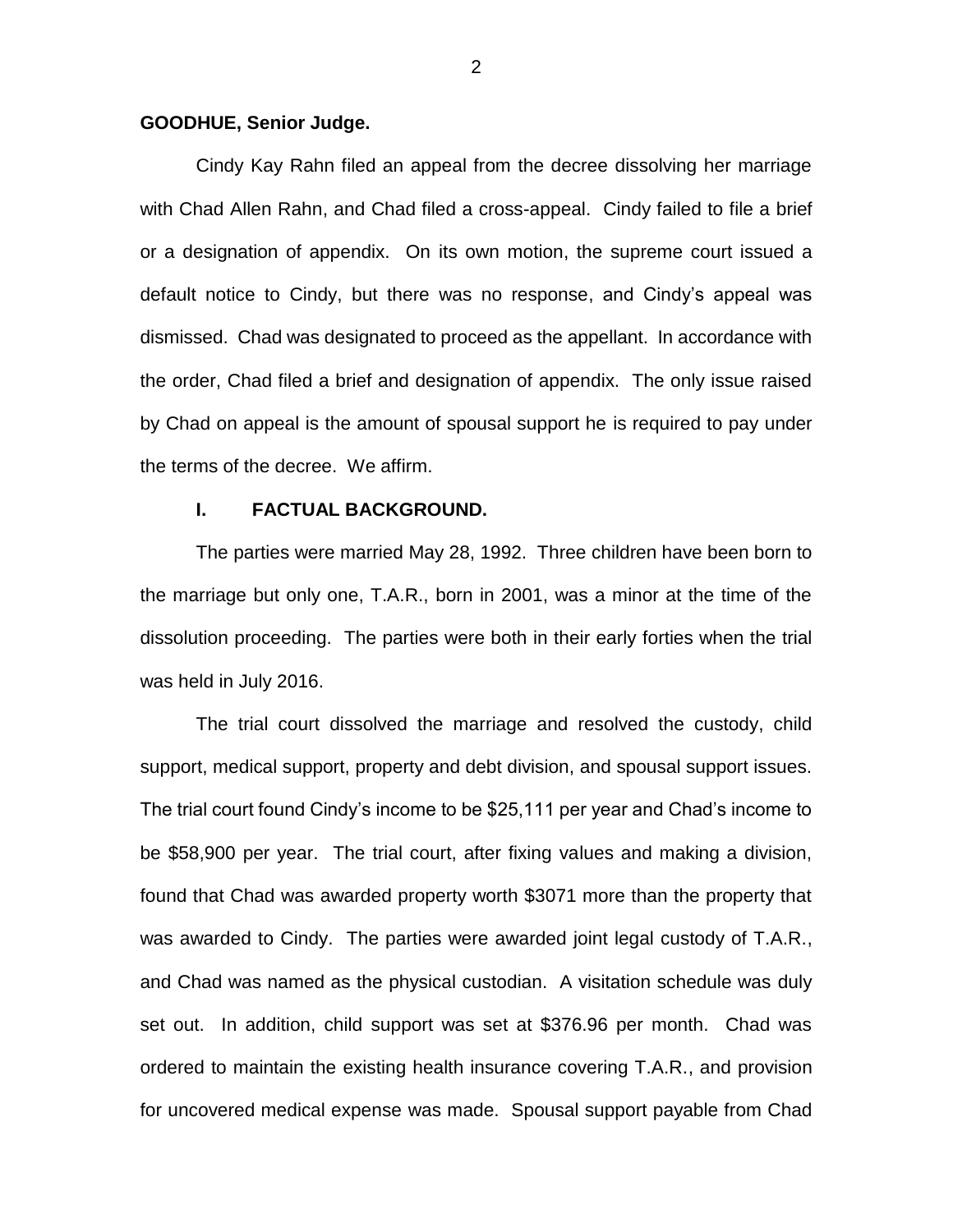to Cindy was set at \$600 per month to terminate on Cindy's remarriage or upon her death. Cindy had proceeded pro se at the time of trial.

Chad contended, and continues to contend in his appellate brief, that Cindy was not earning an income that reflected her full earning capacity. He contends the setting of spousal support on her current wage of \$10.85 per hour instead of being set at her full earning capacity is not equitable. Cindy currently works at a warehouse. She was employed continuously during the marriage. There is no evidence that she ever earned more than \$10.85 per hour for any significant period. She has received training and is certified as a medical coder. There was evidence that employment as a medical coder would justify income of \$19.00 per hour. Nevertheless, Cindy has never been able to obtain a position as a medical coder in spite of repeated attempts, applications, and interviews. She once had an offer of \$10 per hour to work as a medical coder, but she and Chad jointly decided the offer was not acceptable.

#### **II. STANDARD OF REVIEW.**

A dissolution is an equitable proceeding. Therefore, our standard of review is de novo. Iowa R. App. P. 6.907. Although the review is de novo, we give weight to the district court's factual determinations, but they are not binding on us. Iowa R. App. P.  $6.904(3)(g)$ . Even though our review is de novo, the trial court is given considerable latitude, and we will not disturb the trial court's order unless there has been a failure to do equity. *In re Marriage of Olson*, 705 N.W.2d 312, 315 (Iowa 2005).

3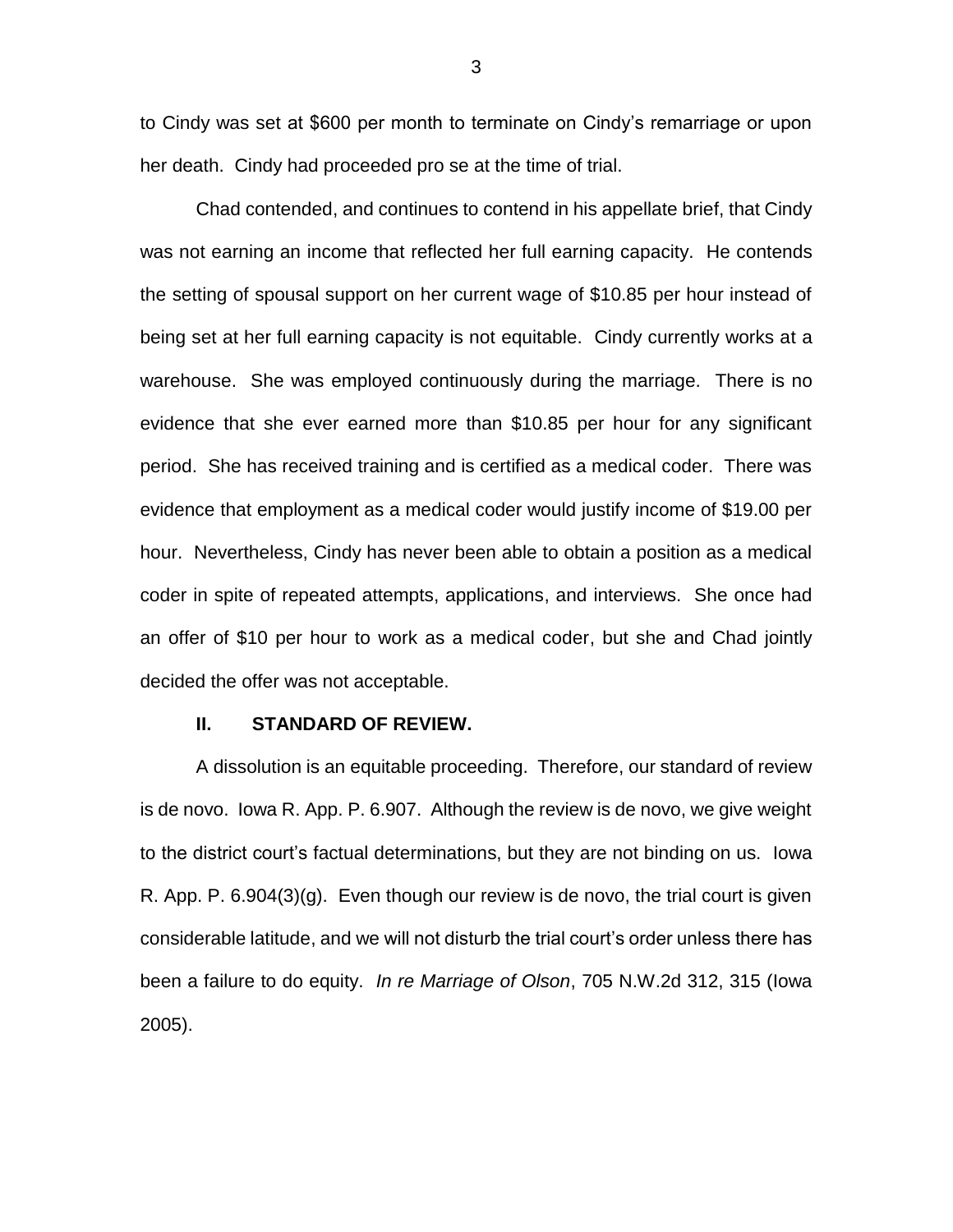### **III. DISCUSSION.**

The factors for determining spousal support are set out in Iowa Code section 598.21A (2015). Our supreme court has recently considered the factors to be applied in determining traditional spousal support in the case of *In re Marriage of Gust*, 858 N.W.2d 402 (Iowa 2015). Spousal support is based upon the particular circumstances of a given case, and precedent is frequently of limited value. *Gust*, 858 N.W.2d at 408. The duration of the marriage, need, and ability are important factors to consider in the determination of the proper amount of spousal support. *Id.* at 411. The need is determined by the amount necessary to become self-sufficient at a standard of living reasonably comparable to that enjoyed during the marriage. *Id.*

The earning capacity of the parties is an important factor in determining need and the ability to pay. *Id.* Earning capacity, and not current income, is the appropriate measurement. *Id.*

Chad rests his case on the trial court's failure to impute an income of \$19 per hour to Cindy on the basis of what she could expect to receive as a medical coder. The trial court, as are we, was faced with the fact that Cindy has never held such a position, regardless of her education and credentials. The trial court cited the applicable law and heard Cindy's testimony as to her relentless efforts to attain a position as a medical coder and decided it was equitable to use her present income as the indicator of her earning capacity. We cannot say the trial court's decision was not equitable under the facts of this case. If Cindy's effort to find a better paying job is ever rewarded, the spousal support set can be modified. *See* Iowa Code § 598.21C.

4